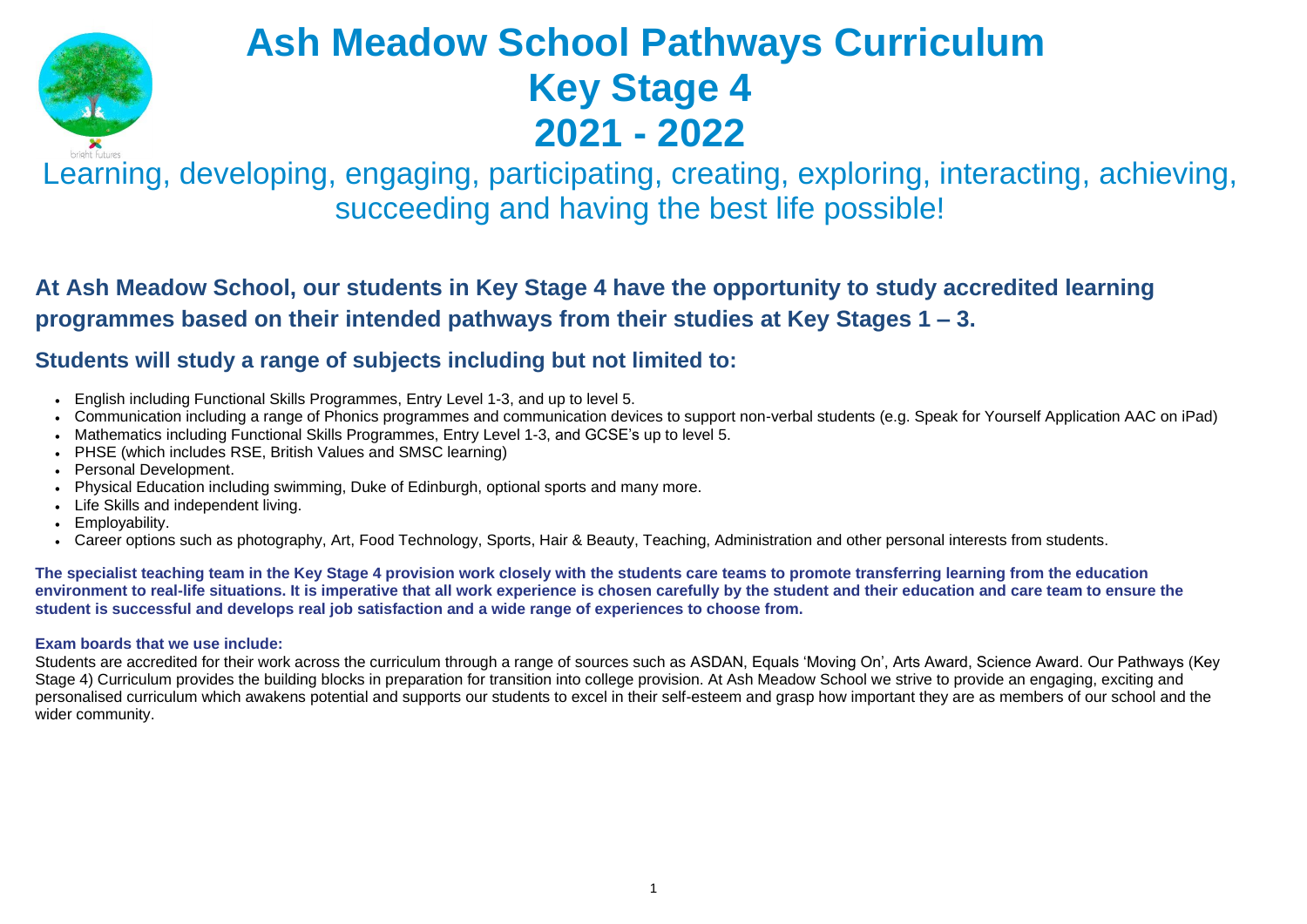| <b>Subject Areas</b>                                                                |                  |                                                                                                                                                   | <b>TERM 1 - Nonfiction</b>                                                                                                                             | <b>TERM 2 - Fiction</b>                                                                                                                                           |                                                                                                                                                                                                                                              | <b>TERM 3 - Shakespeare</b>                                                                                                                                                                                         |                                                                                                                                                                       |  |  |
|-------------------------------------------------------------------------------------|------------------|---------------------------------------------------------------------------------------------------------------------------------------------------|--------------------------------------------------------------------------------------------------------------------------------------------------------|-------------------------------------------------------------------------------------------------------------------------------------------------------------------|----------------------------------------------------------------------------------------------------------------------------------------------------------------------------------------------------------------------------------------------|---------------------------------------------------------------------------------------------------------------------------------------------------------------------------------------------------------------------|-----------------------------------------------------------------------------------------------------------------------------------------------------------------------|--|--|
|                                                                                     |                  |                                                                                                                                                   | <b>COHORT A+B Functional Skills English Entry Level 1 - Level 2</b>                                                                                    |                                                                                                                                                                   |                                                                                                                                                                                                                                              |                                                                                                                                                                                                                     |                                                                                                                                                                       |  |  |
| <b>FUNCTIONAL</b><br><b>ENGLISH</b>                                                 | R                | <b>Reading words</b><br>Newspapers &<br><b>Magazines</b><br>Recipe books<br>Plan journeys using<br><b>Road Maps</b>                               | <b>Understanding text</b><br>Signs in the<br>community<br>Recipe books<br>Research<br>organisations that<br>work locally.                              | <b>Purpose of text</b><br><b>Roald Dahl Collection</b><br><b>The Twits</b>                                                                                        | <b>Meaning of words</b><br>George's<br><b>Marvellous</b><br><b>Medicine</b>                                                                                                                                                                  | <b>Understanding</b><br>organisational<br>features<br>The Merchant of Venice                                                                                                                                        | <b>Locating relevant</b><br><b>information</b><br><b>King Lear</b>                                                                                                    |  |  |
| <b>Functional</b><br><b>Skills</b><br>Entry $1 - 3$<br>Level 5 GCSE<br><b>ASDAN</b> | W<br><b>SpaG</b> | <b>Communicating</b><br><i>information</i><br>Writing letters to<br>obtain information.<br>Write a review for a<br>piece of media.<br>Punctuation | <b>Level of detail and</b><br>length<br>Write about a project<br>you were involved in.<br>Write for a<br>newspaper or<br>magazine<br>Irregular plurals | <b>Format and Structure</b><br>Make an illustrated<br>storybook.<br>Re-write the ending or<br>add a chapter to the<br>Twites.<br>Grammar – metaphors,<br>similes. | <b>Compound</b><br>sentences and<br>paragraphs<br>First, second and<br>third place letters<br>Create an<br>informative poster<br>or leaflet.                                                                                                 | <b>Purpose of Text</b><br>Write a script for a play.<br>Add a modern scene to<br>Shakespeare play or<br>write an alternative<br>ending.                                                                             | <b>Audience of Text</b><br><b>Spelling words</b><br>Spelling and identifying<br>words in Elizabethan<br><b>English</b>                                                |  |  |
|                                                                                     | <b>SLC</b>       | <b>Extracting</b><br>information<br><b>Collect information</b><br>about a social local<br>issue.                                                  | <b>Making Requests</b><br>Entertain a group of<br>people.<br>Obtain information in<br>different ways.                                                  | <b>Communicating</b><br><b>Information</b><br>Design a campaign to<br>promote your<br>community.                                                                  | <b>Responding to</b><br>questions<br>Give an illustrated<br>talk on a topic.                                                                                                                                                                 | <b>Follow discussions</b><br>Organise and cast roles<br>for play.<br>Create props and<br>scenery                                                                                                                    | <b>Contribute and turn</b><br>take<br>Practice and perform<br>Shakespearean play.                                                                                     |  |  |
|                                                                                     |                  | 4                                                                                                                                                 |                                                                                                                                                        | <b>COHORT C ASDAN Personal Progress Entry Level 1 Award - Diploma</b>                                                                                             |                                                                                                                                                                                                                                              |                                                                                                                                                                                                                     |                                                                                                                                                                       |  |  |
| <b>ASDAN</b><br>Personal<br><b>Progress Entry</b><br>Award-<br>Diploma              | R.<br>(3)        | <b>Following text/</b><br><b>story</b><br>Stories from around<br>the world (Asdan).                                                               | <b>Selecting texts</b><br>Visit school/local<br>library<br>Read text in the<br>$community - sigh$<br>post, bus timetables<br>etc.                      | <b>Responds to</b><br>sounds/story<br>Join in music to<br>stories, sounds of<br>animals, different<br>voices of charters.                                         | <b>Communicates</b><br><b>Story</b><br>Uses communication<br>devices to join in<br>with stories – (voice<br>recording books)<br>records own stories.<br><b>Experience likes and</b><br>dislikes to stories<br>from books and on<br>the news. | <b>Match symbols,</b><br>objects, and words<br>Matches symbols to<br>story books.<br>Can match object<br>photos words and<br>characters to different<br>stories.                                                    | <b>Recognise letters and</b><br>words<br>Continues to increase<br>phonic levels<br>Uses phonics<br>knowledge to read CVC<br>word.<br>Increases fluency in<br>reading. |  |  |
|                                                                                     | W<br>(3)         | <b>Choose signs and</b><br>symbols<br>Can make sentence<br>using signs and<br>symbols.<br><b>Answers questions</b><br>using signs and<br>symbols. | <b>Use letters and</b><br>words<br>Can form all letters.<br><b>Starts to use letters</b><br>to make words.<br>Can write short<br>sentence.             | <b>Tracing, overwriting</b><br>and copying – all<br>lines, shapes, letters<br>and words.                                                                          | <b>Presentation</b><br>All pupils will present<br>their work inline with<br>their level. Make<br>posters,<br><b>PowerPoints and</b><br>books to present<br>work.                                                                             | <b>Letter and word</b><br>formation<br>To develop fine motor<br>skills.<br>Be able to write letters<br>or words using fingers<br>in sensory tray, in paint<br>with finger or big tools<br>(paint brush sticks etc). | <b>Phrases and</b><br><b>sentences</b><br>To voice record<br>phrases and sentence.<br>To write down short<br>sentence and phrases.<br>To extend their work.           |  |  |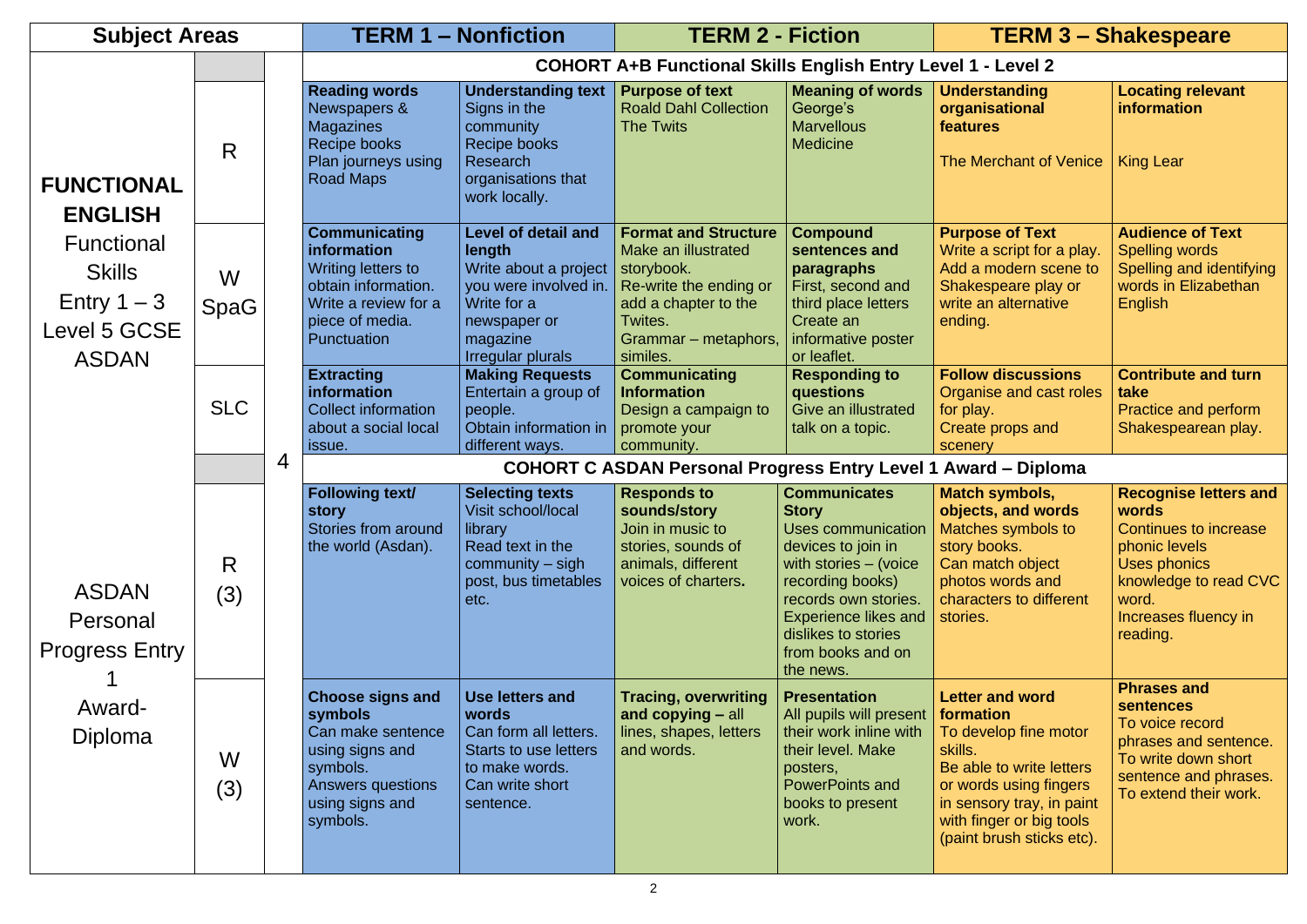|                                                                                                                                                                  | <b>SLC</b><br>(3) |                | <b>Respond to signs,</b><br>symbols and words<br>Use signs, symbols<br>or words to talk<br>about the stories or<br>request items.                                                                                                                                               | <b>Respond to</b><br>prompts and<br>questions<br>Use sign, symbols<br>and words to answer<br>questions in relation<br>to topics. | <b>Make simple</b><br><b>requests</b><br><b>Request items need</b><br>in class. Request<br>items in everyday life<br>situations.                                                                                                           | <b>Ask simple</b><br>questions<br>About the text, in<br>everyday life.                                                                          | to from words and letter<br>with chunky pencils<br>To writ letter and words<br>on a line.<br><b>1:1 conversation</b><br>Learn how to answer<br>questions appropriately<br>and learn to extend their<br>answers.                                                                                                                                                                                                                                                                            | <b>Group conversations</b><br>Discuss as a group<br>different subject. Learn<br>to debate about<br>subjects.                                                                                    |  |
|------------------------------------------------------------------------------------------------------------------------------------------------------------------|-------------------|----------------|---------------------------------------------------------------------------------------------------------------------------------------------------------------------------------------------------------------------------------------------------------------------------------|----------------------------------------------------------------------------------------------------------------------------------|--------------------------------------------------------------------------------------------------------------------------------------------------------------------------------------------------------------------------------------------|-------------------------------------------------------------------------------------------------------------------------------------------------|--------------------------------------------------------------------------------------------------------------------------------------------------------------------------------------------------------------------------------------------------------------------------------------------------------------------------------------------------------------------------------------------------------------------------------------------------------------------------------------------|-------------------------------------------------------------------------------------------------------------------------------------------------------------------------------------------------|--|
|                                                                                                                                                                  |                   |                |                                                                                                                                                                                                                                                                                 |                                                                                                                                  | <b>COHORT A+B Functional Skills Maths Entry Level 1 - Level 2</b>                                                                                                                                                                          |                                                                                                                                                 |                                                                                                                                                                                                                                                                                                                                                                                                                                                                                            |                                                                                                                                                                                                 |  |
|                                                                                                                                                                  | <b>NS</b>         |                | Choose 3 models of cars find out the price<br>new, 1 year old and 5 years old.<br>Create a puzzle using a crossword gride<br>and numbers. Understand and use place<br>value for decimals.<br>Order positive and negative integers,<br>decimals and fractions use a number line. | <b>Number</b>                                                                                                                    | <b>Compare and Approximate</b><br>Compare and approximate measurements in<br>real life situations. Perimeter, weight,<br>Whole and part numbers<br>Four operations                                                                         |                                                                                                                                                 | <b>Problem Solving</b><br>Use given mathematical information including<br>numbers, symbols, simple diagrams and charts.<br>Recognise, understand and use simple<br>mathematical terms appropriate to the problem<br>solving in real life situations.<br>Use the methods given above to produce, check<br>and present results that make sense.<br>Present appropriate explanations using numbers,<br>measures, simple diagrams, simple charts and<br>symbols appropriate to solve problems. |                                                                                                                                                                                                 |  |
| <b>MATHS</b><br><b>Functional</b><br><b>Skills</b><br>Entry 1 - Level<br>$\mathcal{C}$<br><b>ASDAN</b><br>Personal<br><b>Progress Entry</b><br>Award-<br>Diploma | <b>MSS</b>        | $\overline{4}$ |                                                                                                                                                                                                                                                                                 | 2D and 3D shapes<br>Sort 2D and 3D shapes                                                                                        | <b>Position/angles</b><br><b>Area and perimeter</b><br>Use area and perimeter formula for a<br>Triangle, parallelogram, rhombus, rectangle,<br>square and trampoline and circle.<br>Use your knowledge to measure different<br>perimeters. |                                                                                                                                                 | <b>Money</b><br>Using money in real life situations. Work out<br>change in shops, use a card to pay at the<br>checkout.<br>Manage a budget.<br>Look at house prices, rent etc and compare areas<br>of living.<br>Find out the value of the pound against the euro,<br>the us dollar and 1 other currency.<br>Compare 3 different bank accounts.                                                                                                                                            |                                                                                                                                                                                                 |  |
|                                                                                                                                                                  | D                 |                | <b>Simple scales and measures</b><br>Use trigonometry to measure the hight of<br>trees and buildings at school.<br>Learn to measure the angle of elevation.                                                                                                                     |                                                                                                                                  | Measure/<br><b>Representation</b><br>Describe, sketch and<br>draw and draw using<br>conventional terms<br>and notations: points,<br>lines parallel lines,<br>perpendicular lines,<br>right angles, regular<br>polygons.                    | <b>Probability/</b><br><b>Data</b><br>Collecting data<br>Organise data<br>Represent your data<br>Analyse your data<br>Draw some<br>conclusions. | <b>Measure/</b><br><b>Representation</b><br>Derive and apply<br>formulae to calculate<br>and solve problems<br>involving perimeter and<br>area of triangles,<br>parallelograms, volume<br>of cuboids and prisms.                                                                                                                                                                                                                                                                           | <b>Statistics</b><br>Interpreting data and<br>summary statistics.<br>Keep a record of how<br>you use your time,<br>make a chart, and<br>show the percentage.<br>Compare with other<br>students. |  |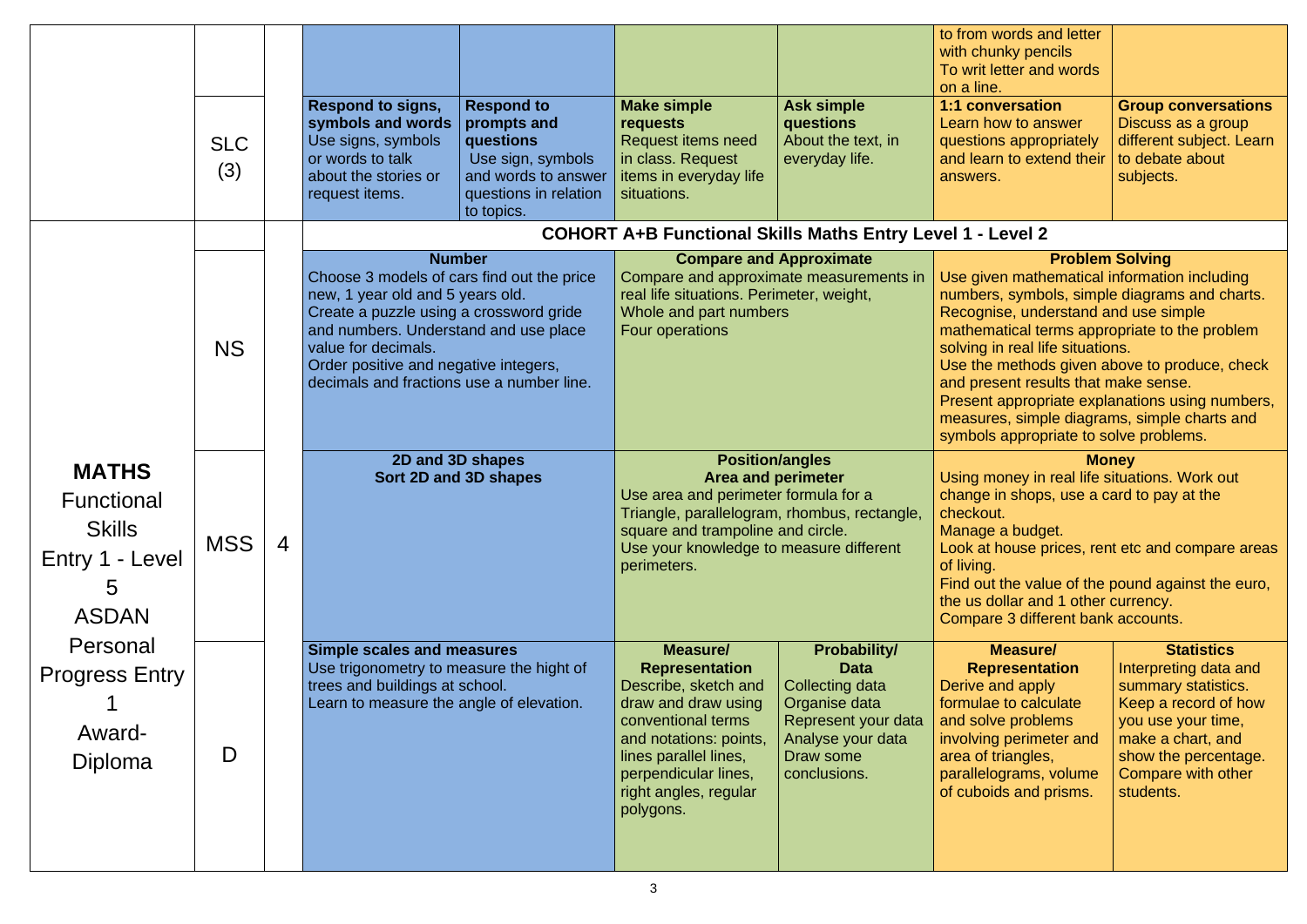- 
- 
- 

- 
- 
- 
- 
- 

|                                                                      |           | <b>COHORT C ASDAN Personal Progress Entry Level 1 Award - Diploma</b>                                                                    |                                                                                                                                                                                                                  |                                                                                                                                                                                                                |                                                                                                                                                                                       |                                                                                                                                                                                                  |                                                                                                                                                          |  |
|----------------------------------------------------------------------|-----------|------------------------------------------------------------------------------------------------------------------------------------------|------------------------------------------------------------------------------------------------------------------------------------------------------------------------------------------------------------------|----------------------------------------------------------------------------------------------------------------------------------------------------------------------------------------------------------------|---------------------------------------------------------------------------------------------------------------------------------------------------------------------------------------|--------------------------------------------------------------------------------------------------------------------------------------------------------------------------------------------------|----------------------------------------------------------------------------------------------------------------------------------------------------------|--|
| N                                                                    |           | Use numbers up<br>to $20$<br>use numbers in real<br>life situations.<br>Find numbers in the<br>community.                                | Read, write, and<br>order numbers to 20<br>Use numbers in real<br>life situations form a<br>shopping list taking<br>orders in the school<br>café etc.                                                            | <b>Recognise and use</b><br>$+, -$ and $=$<br>Work out different<br>maths sums used in<br>everyday<br>experiences.                                                                                             | <b>Add numbers to 20</b><br>Add up number to 20<br>using real life items<br>for example in the<br>school shop or café.                                                                | <b>Subtract numbers to</b><br><b>20</b><br>Subtract up number to<br>20 using real life items<br>for example in the<br>school shop or café.                                                       | <b>Recognise and write</b><br>numbers in words<br>and digits<br>And use the number in<br>everyday life situations.<br>For example, on a bus<br>timetable |  |
|                                                                      | M         | <b>Coins and notes</b><br>Learn all money<br>Set up a class<br>business and work<br>out the cost of each<br><i>item.</i>                 | <b>Using money</b><br>Use money in real life<br>situations.<br>Have a mini<br>enterprise business<br>with your class to<br>make money.                                                                           | Time of year<br>Learn and know each<br>season.<br>When the clocks<br>change.                                                                                                                                   | <b>Telling the time</b><br>Learn to tell the time<br>and understand your<br>routine and what<br>time you take part in<br>different activities.<br>Learn to manage<br>your time.       | Length, height and<br><b>Weight</b><br>Compare the length,<br>weight and height and<br>different objects in<br>school, at home and in<br>the community.                                          | <b>Capacity and Volume</b><br>Learn about different<br>capacity and volume<br>through baking.                                                            |  |
|                                                                      | <b>SS</b> |                                                                                                                                          | <b>Recognise and create patterns</b><br>Recognise different pattens in clothing and<br>continue the pattern.<br>Look at pattens on artifacts and add to<br>them. Create patterns and design your own<br>clothes. |                                                                                                                                                                                                                | Select, group and sort objects<br>Be able to select different household objects.<br>Categorize different object.<br>Recognise the difference and similarities in<br>everyday objects. |                                                                                                                                                                                                  | <b>Representation</b><br><b>Representation of</b><br>numbers to 20 using<br>words, number,<br>Makaton, and quantity.                                     |  |
|                                                                      |           | <b>COHORT A+B Science</b>                                                                                                                |                                                                                                                                                                                                                  |                                                                                                                                                                                                                |                                                                                                                                                                                       |                                                                                                                                                                                                  |                                                                                                                                                          |  |
|                                                                      |           | <b>Biology: The Human Body</b><br>How the body works<br>How the body fights disease<br>How the body is coordinated                       |                                                                                                                                                                                                                  | <b>Chemistry: Elements, mixtures and</b><br>compounds.<br>Atoms, elements and compounds<br>How structure affects properties<br><b>Separating mixtures</b><br>Metals and alloys<br><b>Polymers</b>              |                                                                                                                                                                                       | Physics: Energy, forces and the structure of<br>matter<br>Energy, energy transfers and energy resources<br><b>Forces and work</b><br>Speed and stopping distances<br>Atoms and nuclear radiation |                                                                                                                                                          |  |
| <b>SCIENCE</b>                                                       |           | <b>Biology: Environment, evolution and</b><br>inheritance.                                                                               |                                                                                                                                                                                                                  | <b>Chemistry: Chemistry in our world</b><br><b>Reactions of acid</b>                                                                                                                                           |                                                                                                                                                                                       | <b>Physics: Electricity, magnetism and waves</b><br><b>Electrical current</b>                                                                                                                    |                                                                                                                                                          |  |
| <b>EL Certificate</b><br>2<br>(Single/Double award)<br>Entry $1 - 3$ |           | What are the feeding relationships between<br>living organisms.<br>What determines where species live<br>How life has developed on Earth |                                                                                                                                                                                                                  | Energy and rate of reaction<br>Earth's atmosphere<br>Fuels and human impacts on the<br>atmosphere<br>Water for drinking                                                                                        |                                                                                                                                                                                       | Domestic electricity<br>Magnetism and electromagnetism<br>Different types of waves<br><b>Electromagnetic waves</b>                                                                               |                                                                                                                                                          |  |
|                                                                      |           | <b>COHORT C Non-accredited</b>                                                                                                           |                                                                                                                                                                                                                  |                                                                                                                                                                                                                |                                                                                                                                                                                       |                                                                                                                                                                                                  |                                                                                                                                                          |  |
|                                                                      |           | <b>Biology</b><br>Cells and organisation<br>The skeleton<br>Nutrition and digestion<br>Reproduction<br>Life cycles<br>Health             |                                                                                                                                                                                                                  | <b>Chemistry</b><br><b>Physics</b><br><b>Chemical reactions</b><br>Energy<br><b>Motion and forces</b><br>Changes of state<br><b>Chemical symbols</b><br><b>Electricity</b><br>Periodic table<br>Space<br>Earth |                                                                                                                                                                                       |                                                                                                                                                                                                  |                                                                                                                                                          |  |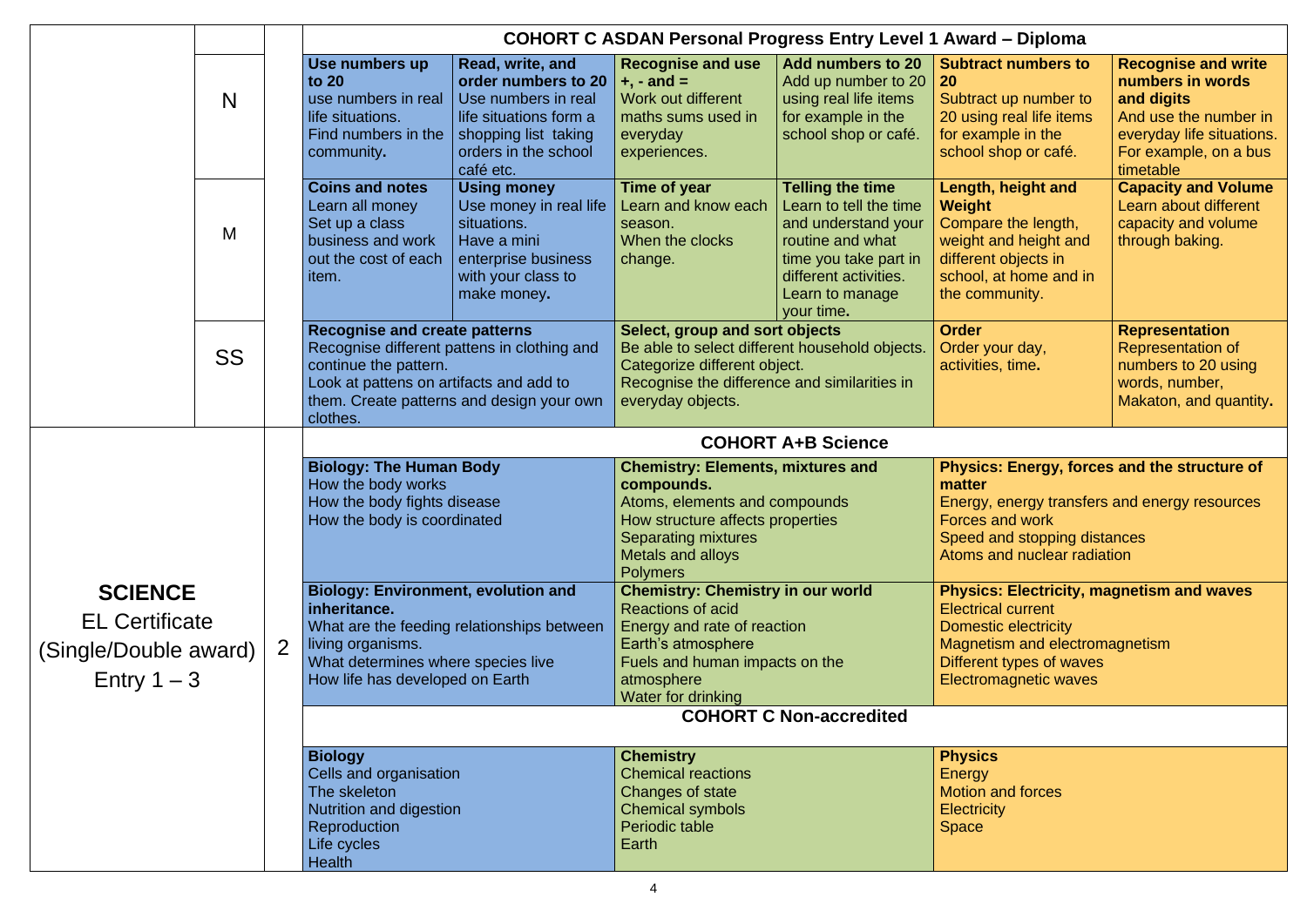### **Developing, presenting and communicating iation**

Iformation from one format and represent ormation in another format including use of arts.

se and represent information in appropriate ncluding tables, diagrams, simple line

and bar charts

### **CODE ASSEM C**

### **prepare for a special occasion.**

### **Applying for Jobs and Courses/Job Search** Exploring job opportunities • CV writing skills hterview preparation/ email responses **Following instructions ppraisal and setting targets**

laking the most of appraisals

|                                                                                                                                                                               |                | <b>COHORT A+B Functional Skills ICT Entry Level 1 - Level 5</b>                                                                                      |                                                                                                                                                          |                                                                                                                                                                                               |                                                                                                                                                                                    |                                                                                                                                                                           |  |  |
|-------------------------------------------------------------------------------------------------------------------------------------------------------------------------------|----------------|------------------------------------------------------------------------------------------------------------------------------------------------------|----------------------------------------------------------------------------------------------------------------------------------------------------------|-----------------------------------------------------------------------------------------------------------------------------------------------------------------------------------------------|------------------------------------------------------------------------------------------------------------------------------------------------------------------------------------|---------------------------------------------------------------------------------------------------------------------------------------------------------------------------|--|--|
| <b>Personal Progress</b><br><b>ASDAN</b><br><b>Developing ICT Skills</b><br><b>Functional Skills</b><br>Entry 1 - Level 2<br><b>ASDAN Personal</b><br><b>Progress Entry 1</b> | $\overline{2}$ | <b>Using ICT Systems</b><br>Learn to use<br>different ICT<br>progress<br>Word, excel<br>PowerPoint.                                                  | <b>Using ICT Systems</b><br>Learn about LAN<br>(local Area Network)<br>Different types of<br>storing media<br>Learn how to install<br>operating systems. | <b>Finding and</b><br>selecting<br>information<br>Use different search<br>engines.<br>Save and share web<br>pages.<br>Identify the ways,<br>and investigate how,<br>we communicate<br>online. | Developing,<br>presenting and<br>communicating<br>information<br>Spread sheets,<br>Microsoft Word,<br>PowerPoint, using a<br>range of technology<br>including iPads,<br>computers. | Developing, p<br>information<br><b>Take informati</b><br>the information<br>bar charts.<br>Organise and<br>ways including<br>graphs and ba<br><b>Graphs</b><br>Pie charts |  |  |
| Award-Diploma                                                                                                                                                                 |                |                                                                                                                                                      |                                                                                                                                                          | <b>COHORT C ASDAN Personal Progress Entry Level 1 Award - Di</b>                                                                                                                              |                                                                                                                                                                                    |                                                                                                                                                                           |  |  |
|                                                                                                                                                                               |                |                                                                                                                                                      |                                                                                                                                                          | Using ICT; Using ICT in the home; Using ICT in the community; Using ICT to prepar                                                                                                             | <b>Developing ICT</b><br>Skills (4)                                                                                                                                                |                                                                                                                                                                           |  |  |
|                                                                                                                                                                               |                |                                                                                                                                                      |                                                                                                                                                          |                                                                                                                                                                                               | <b>COHORT A+B Employability</b>                                                                                                                                                    |                                                                                                                                                                           |  |  |
| <b>EMPLOYABILITY</b><br><b>AND</b><br><b>PROFESSIONAL</b>                                                                                                                     | $\overline{2}$ | <b>Setting work related targets</b><br>Effective skills, qualities and attitudes<br>$\bullet$<br>for learning and work<br>• Personal Skills auditing |                                                                                                                                                          | <b>Developing Customer Service Skills</b><br>$\bullet$<br><b>Customer Service</b><br>Telephone manner and key skills<br>$\bullet$                                                             |                                                                                                                                                                                    | <b>Applying fo</b><br>Explorin<br>$\bullet$<br><b>CV</b> writin<br>$\bullet$<br><b>Interviev</b><br>$\bullet$                                                             |  |  |
| <b>DEVELOPMENT</b><br>Employability<br>Entry 1 - Level 1                                                                                                                      |                | <b>Taking part in an interview</b><br>Preparing for and taking part in an<br>interview<br><b>Presentation skills</b><br>$\bullet$                    |                                                                                                                                                          | <b>Dealing with problems</b><br>Dealing with problems at work<br>$\bullet$<br>$\bullet$<br>Problem solving skills for work<br>$\bullet$<br>Dealing with difficult situations<br>$\bullet$     |                                                                                                                                                                                    | Appraisa<br>Making 1                                                                                                                                                      |  |  |
| <b>Award-Certificate</b>                                                                                                                                                      |                | <b>COHORT C ASDAN Personal Progress</b>                                                                                                              |                                                                                                                                                          |                                                                                                                                                                                               |                                                                                                                                                                                    |                                                                                                                                                                           |  |  |
| <b>ASDAN Personal</b><br><b>Progress Entry 1</b><br>Award-Diploma                                                                                                             |                | <b>Developing Skills in the Workplace</b><br><b>Getting things done</b><br><b>Health and Safety</b><br>Looking and acting the part                   |                                                                                                                                                          | <b>Developing Skills in the Workplace</b><br><b>Following instructions</b><br><b>Personnel skills</b><br>Time keeping/ organisation                                                           |                                                                                                                                                                                    | <b>Develo</b><br>Getting<br>Having y<br><b>Organisa</b>                                                                                                                   |  |  |
| <b>PE</b>                                                                                                                                                                     |                |                                                                                                                                                      |                                                                                                                                                          |                                                                                                                                                                                               | <b>PE Non-accredited</b>                                                                                                                                                           |                                                                                                                                                                           |  |  |
| Non accredited                                                                                                                                                                | $\overline{2}$ | <b>Orienteering</b>                                                                                                                                  | <b>Fitness Circuit</b>                                                                                                                                   | <b>Martial Arts</b>                                                                                                                                                                           | <b>Yoga/ Aerobics</b><br>Learn different Yoga<br>poses.                                                                                                                            | <b>Basketball/</b><br>netball/ cl<br>round                                                                                                                                |  |  |

### **Base** football **netball/ cricket/ rounders**

### **Developing Skills in the Workplace**

**Betting out and about Having your say rganisation** 

> **Outdoor Activities/ choice**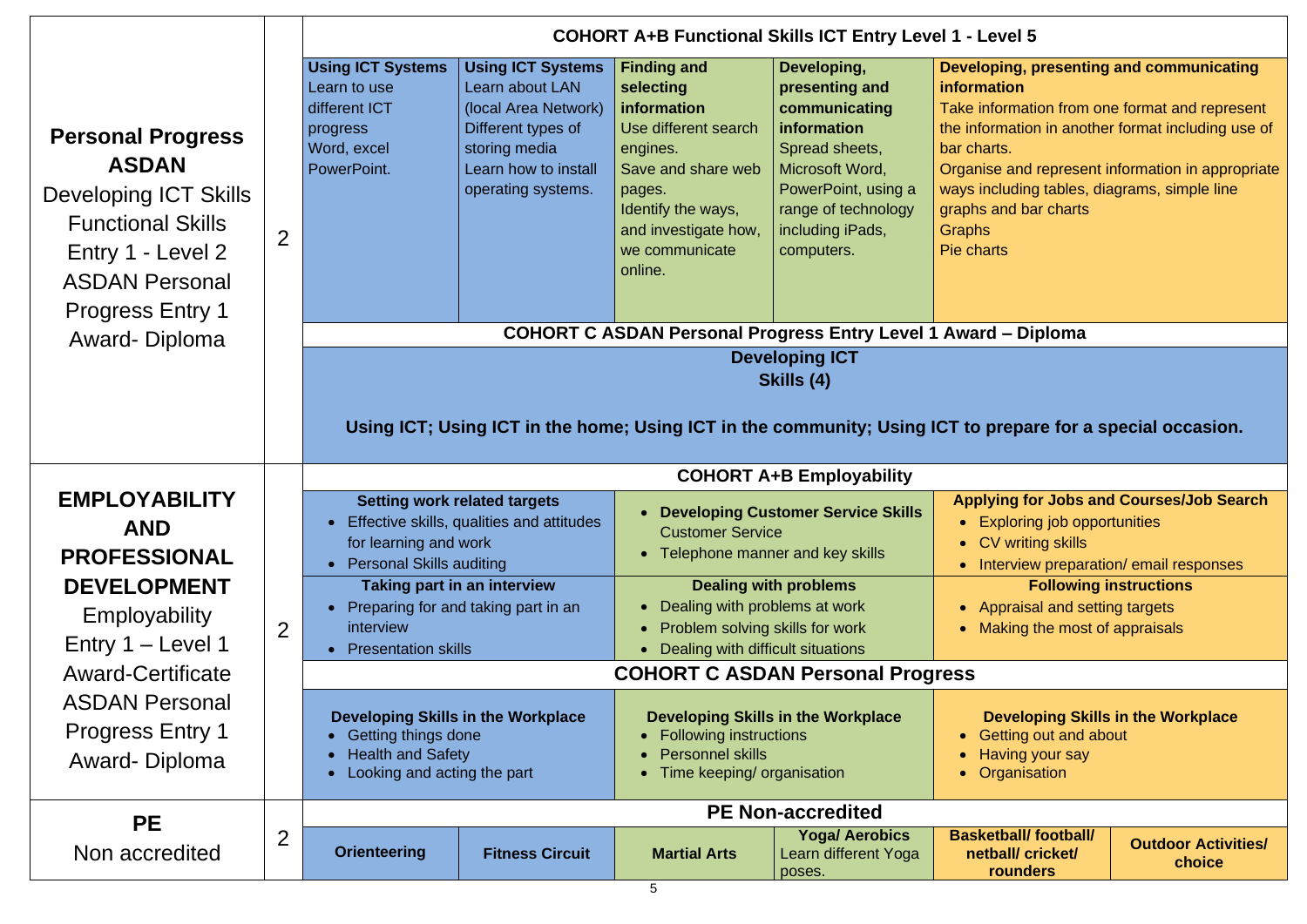| <b>ASDAN Personal</b><br><b>Progress Entry 1</b><br>Award-Diploma                                                                           |              | Take part in an<br>orienteering<br>exercise.<br>Work collaboratively<br>to plan and prepare<br>an orienteering<br>course.<br>Work collaboratively<br>to complete a timed<br>orienteering course. | Move over or round<br>an obstacle with<br>control.<br>Show control and<br>balance when<br>travelling along a<br>pathway.<br>Show control when<br>rolling and bouncing<br>a ball. | Learn different<br>martial arts in the<br><b>Olympics</b><br>- Judo<br><b>Boxing</b><br>$\blacksquare$<br>Karate<br>- Wrestling                                                                                                                 | Yoga for meditation<br>and wellbeing.<br>Yoga around the<br>world.<br><b>Take part in Aerobic</b><br>classes. | Work as part of a team.<br>Play matches again<br>different classes /<br>schools.                                                                                                                     | <b>Choose different</b><br>outdoor activities to<br>take part in. |  |  |  |
|---------------------------------------------------------------------------------------------------------------------------------------------|--------------|--------------------------------------------------------------------------------------------------------------------------------------------------------------------------------------------------|----------------------------------------------------------------------------------------------------------------------------------------------------------------------------------|-------------------------------------------------------------------------------------------------------------------------------------------------------------------------------------------------------------------------------------------------|---------------------------------------------------------------------------------------------------------------|------------------------------------------------------------------------------------------------------------------------------------------------------------------------------------------------------|-------------------------------------------------------------------|--|--|--|
|                                                                                                                                             |              |                                                                                                                                                                                                  | <b>COHORT C ASDAN Personal Progress Entry Level 1 Award - Diploma</b>                                                                                                            |                                                                                                                                                                                                                                                 |                                                                                                               |                                                                                                                                                                                                      |                                                                   |  |  |  |
|                                                                                                                                             |              | <b>Participating in sporting activities</b>                                                                                                                                                      |                                                                                                                                                                                  |                                                                                                                                                                                                                                                 |                                                                                                               |                                                                                                                                                                                                      |                                                                   |  |  |  |
|                                                                                                                                             |              | <b>Orienteering</b>                                                                                                                                                                              | fitness circuit                                                                                                                                                                  | <b>Martial arts</b>                                                                                                                                                                                                                             | Yoga                                                                                                          | <b>Basketball</b>                                                                                                                                                                                    | <b>Football</b>                                                   |  |  |  |
|                                                                                                                                             |              | <b>Netball</b>                                                                                                                                                                                   | <b>Cricket</b>                                                                                                                                                                   | <b>Rounders</b>                                                                                                                                                                                                                                 | <b>Athletic</b>                                                                                               | <b>Gymnastics</b>                                                                                                                                                                                    | <b>Dance</b>                                                      |  |  |  |
|                                                                                                                                             |              | <b>Rugby</b>                                                                                                                                                                                     | <b>Hockey</b>                                                                                                                                                                    | <b>Swimming</b>                                                                                                                                                                                                                                 | <b>Dodgeball</b>                                                                                              | <b>Baseball</b>                                                                                                                                                                                      | <b>Table tennis</b>                                               |  |  |  |
|                                                                                                                                             |              | <b>COHORT A-B Duke of Edinburgh Award Bronze-Gold, COHORT C Non-accredited</b>                                                                                                                   |                                                                                                                                                                                  |                                                                                                                                                                                                                                                 |                                                                                                               |                                                                                                                                                                                                      |                                                                   |  |  |  |
| <b>PERSONAL</b><br><b>DEVELOPMENT</b><br>Duke of Edinburgh<br>Award<br>Bronze-Gold<br>Accredited                                            |              | <b>Volunteering</b><br>Cafes, schools, internal office, market stall,<br>volunteer for a foodbank, random acts of<br>kindness, improve the environment, British<br><b>Red Cross.</b>             |                                                                                                                                                                                  | <b>Skills</b><br>Communication, teamwork, problem-solving,<br>self-management and a positive approach to<br>work.<br><b>Physical</b><br>Cycling, walking, paddling, learn a new<br>sport, outdoor learning – camping, lighting<br>fires safely. |                                                                                                               | <b>Expedition</b><br>Plan an expedition with an aim such as<br>Wildlife <i>I-Spy, Litter Bugs, planned by the</i><br>group without outside assistance. First aid<br>and expedition skills necessary. |                                                                   |  |  |  |
|                                                                                                                                             |              | Healthy Relationships Entry 1 - Level 1 Award Physical Health and Mental well-being                                                                                                              |                                                                                                                                                                                  |                                                                                                                                                                                                                                                 |                                                                                                               |                                                                                                                                                                                                      |                                                                   |  |  |  |
| <b>LIFE SKILLS</b><br><b>Healthy Relationships</b><br>Entry 1 – Level 1 Award $ $<br><b>Physical Health and</b><br><b>Mental well-being</b> | $\mathbf{2}$ | • Body knowledge<br>• Relationships<br>• Sexual activity and behaviour<br>• Personal skills                                                                                                      | <b>Sex and Relationships (2)</b><br><b>6 modules consist of</b><br>Contraception and sexual health                                                                               | • Washing<br>• Cleaning<br>• Signs of illness<br>Bronze, silver, gold awards.<br>$\bullet$                                                                                                                                                      | <b>Health and Hygiene</b><br><b>Personal development</b><br>Looking after the classroom/ home                 | <b>Stress Management Techniques</b><br>$\bullet$<br>Identify things that make you stressed<br>$\bullet$<br>Identify techniques to reduce stress<br>Identify techniques to calm down<br>$\bullet$     | <b>Ways to Combat Stress</b>                                      |  |  |  |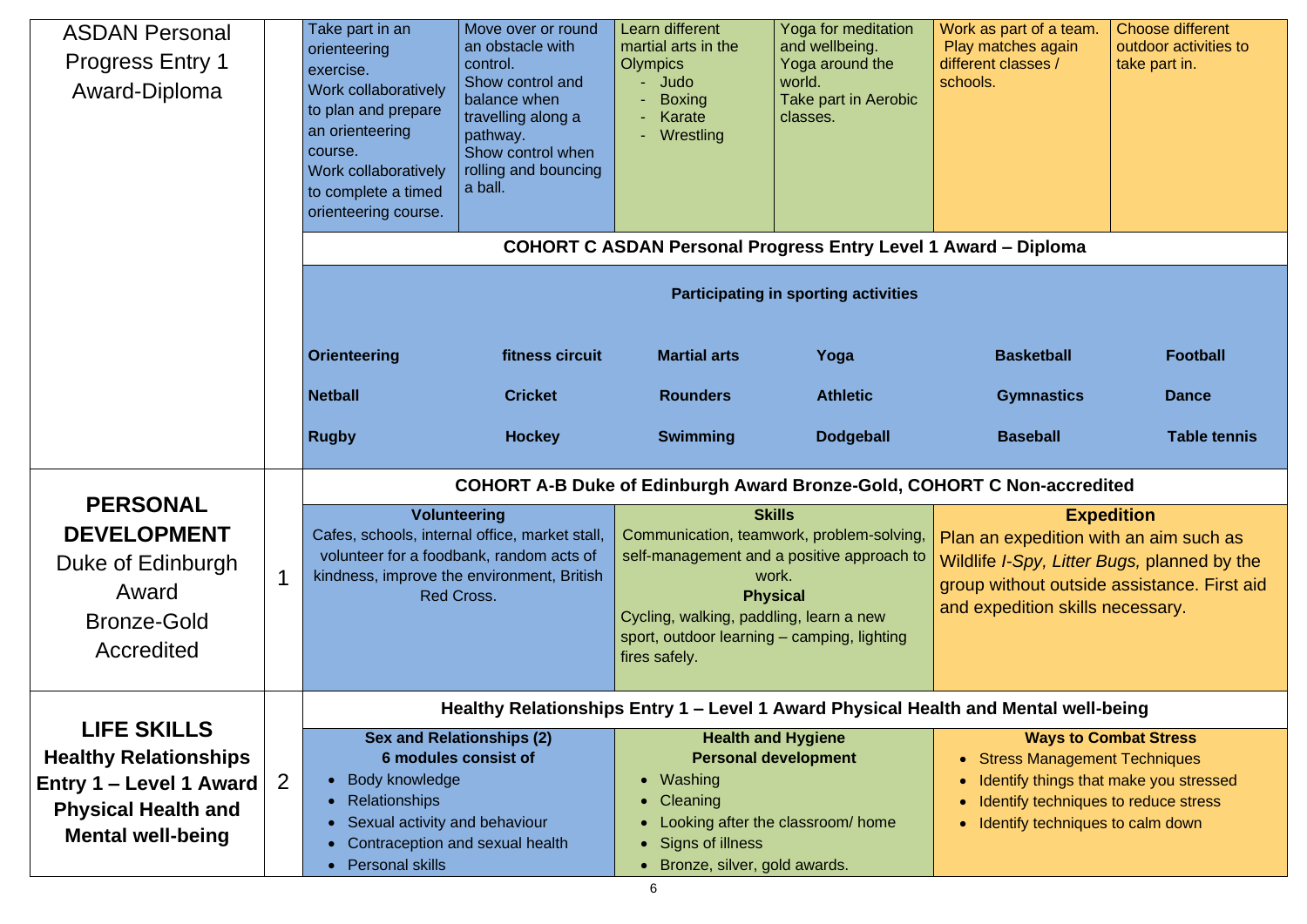### **Emotional Wellbeing/Personal Resilience**  eer groups and friendships Staff involvement fow to recognise and ask for support

### **COMB** Traveller,

### **Vocational Qualification**

**Vork Related Learning** Careers, Education & Guidance <sup>o</sup>ost school planning

### **TS/ACTIVITIES**

tivities and peer oring orts and fitness venture and sidential otball tronomy

- Animal care
- Environmental
- Expressive Arts
- Foodwise
- Living independently
- Gardening
- Road wise

| Entry 1 – Level 1<br><b>Award-Certificate</b><br><b>ASDAN Personal</b><br><b>Progress Entry 1</b><br><b>Award-Diploma</b> |   | <b>Exercise</b><br>Eating<br>$\bullet$<br>Cooking<br>Preparing<br><b>Shopping</b>                                                                                                                                                                                                                                                                                                                                                                                                                                                           | <b>Healthy Lifestyles</b>                                                                                                                                 | <b>Dealing with Problems</b><br><b>Managing money</b><br><b>Budgeting</b><br>How to seek help<br><b>Substance Misuse Awareness</b><br><b>Drugs</b><br>• Alcohol<br><b>Prescription medication</b><br>• Signs of misuse<br><b>COHORT C Equals Moving On - 14 Plus Curriculum Explore</b> | <b>Emc</b><br>$\bullet$ P<br>$\bullet$ S<br>$\bullet$ H                                                                                                                                                                                           |                                                                                     |
|---------------------------------------------------------------------------------------------------------------------------|---|---------------------------------------------------------------------------------------------------------------------------------------------------------------------------------------------------------------------------------------------------------------------------------------------------------------------------------------------------------------------------------------------------------------------------------------------------------------------------------------------------------------------------------------------|-----------------------------------------------------------------------------------------------------------------------------------------------------------|-----------------------------------------------------------------------------------------------------------------------------------------------------------------------------------------------------------------------------------------------------------------------------------------|---------------------------------------------------------------------------------------------------------------------------------------------------------------------------------------------------------------------------------------------------|-------------------------------------------------------------------------------------|
|                                                                                                                           |   | <b>Science</b><br><b>Technologies</b><br>Foreign cultures<br><b>Humanities</b><br>Creativity<br>$\bullet$                                                                                                                                                                                                                                                                                                                                                                                                                                   | <b>Work Studies</b>                                                                                                                                       | <b>PHSE</b><br>Citizenship<br><b>Leisure and Recreation</b><br><b>Daily Living Skills</b>                                                                                                                                                                                               | <b>Independent Living</b>                                                                                                                                                                                                                         | $\bullet$ M<br>$\mathbf C$<br>$\bullet$ P                                           |
| <b>OPTIONS</b>                                                                                                            |   | Up to level 5 GCSE<br><b>Pathway</b><br>English<br><b>Mathematics</b><br>Science<br>MFL French/<br>Spanish or other<br>language of<br>choice                                                                                                                                                                                                                                                                                                                                                                                                | <b>VOCATIONAL</b><br>Computing<br>Construction<br>Photography<br><b>Hospitality</b><br>Land-based<br>Manufacturing<br><b>Uniformed</b><br><b>Services</b> | <b>WORK-RELATED</b><br><b>Careers and</b><br><b>Experiencing</b><br>work<br><b>Enterprise</b><br>Leadership<br>Volunteering                                                                                                                                                             | <b>ASDAN Short courses</b><br><b>PERSONAL/SOCIAL</b><br><b>PSHE</b><br>$\bullet$<br>Citizenship<br><b>Beliefs and</b><br><b>Values</b><br><b>Peer Mentoring</b><br><b>Personal Finance</b><br>Sex and<br><b>Relationships</b><br><b>Education</b> | <b>SPORT</b><br>Act<br>tutc<br><b>Spo</b><br><b>Adv</b><br>res<br><b>Foc</b><br>Ast |
| <b>ASDAN Short courses</b><br><b>ASDAN Personal</b><br><b>Progress Entry Level 1</b><br>Award-Diploma                     | 1 | <b>COHORT C ASDAN Personal Progress</b><br>Preparing drinks and snacks<br>Engaging in new creative activities<br>Using local health services<br>Developing community participation skills: caring for the environment<br>Travel within the community: going places<br>Using a community facility over a period of time<br>Developing community participation skills: personal enrichment<br>Developing skills for the workplace: growing and caring for plants<br>Developing skills for the workplace: looking after and caring for animals |                                                                                                                                                           |                                                                                                                                                                                                                                                                                         |                                                                                                                                                                                                                                                   |                                                                                     |

### **INFORMAL**